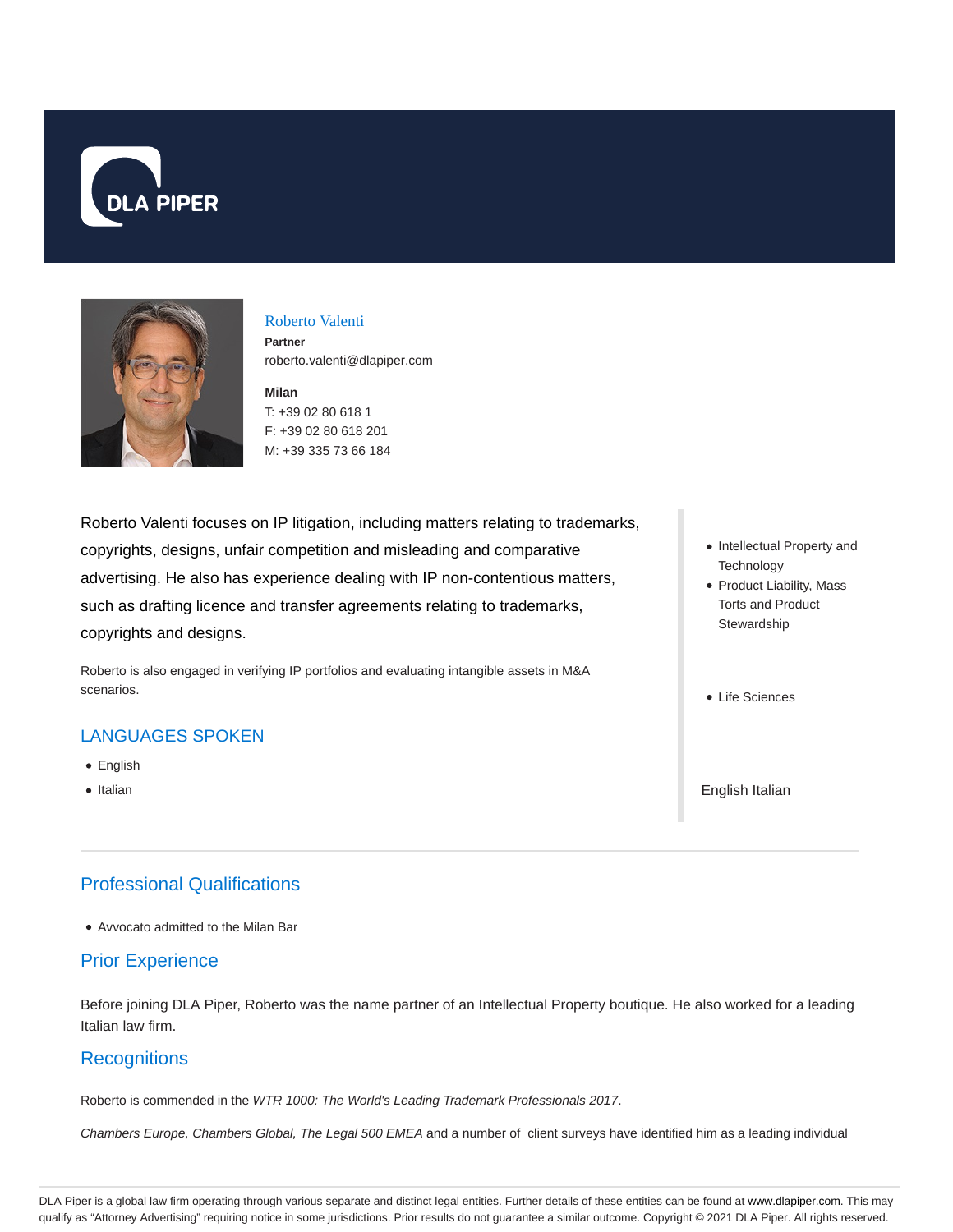in the IP field, with particular reference to the Life Science arena.

Roberto is listed as Acritas Star™ Lawyer 2017.

## **Education**

- Law degree, University of Pavia
- Ph.D. in Intellectual Property, University of Pavia

## **Memberships**

Chairman of the Life Science Working Group of the American Chamber of Commerce in Italy.

## Scientific Activity

Roberto collaborates with the University of Pavia and the University of Urbino.

## INSIGHTS

Roberto frequently organises conferences and seminars regarding intellectual property matters.

## **Publications**

**Italian DLA Piper Intellectual Property and Technology Legal Predictions for 2022**

#### 12 January 2022

Our Italian DLA Piper 2021 Intellectual Property and Technology predictions was titled "Back to the Future." Businesses were hoping to have overcome the pandemic and that we would have returned to how it was before COVID-19.

#### **EU AI Regulation Handbook**

28 May 2021

On 21 April 2021, the European Commission published its long-awaited proposal for a Regulation on Artificial Intelligence (AI Regulation or Regulation). The AI Regulation will have broad reaching implications for the entire supply chain of AI Systems and the lifecycle of how these systems are designed, built, and run.

**Italian DLA Piper Intellectual Property & Technology Legal Predictions for 2021**

29 January 2021 For the third year in a row, our Italian Intellectual Property and Technology group has compiled legal predictions for 2021.

## **Events**

## Previous

**Anti-COVID devices: a comparison between the UK and Italy**

DLA Piper is a global law firm operating through various separate and distinct legal entities. Further details of these entities can be found at www.dlapiper.com. This may qualify as "Attorney Advertising" requiring notice in some jurisdictions. Prior results do not guarantee a similar outcome. Copyright © 2021 DLA Piper. All rights reserved.